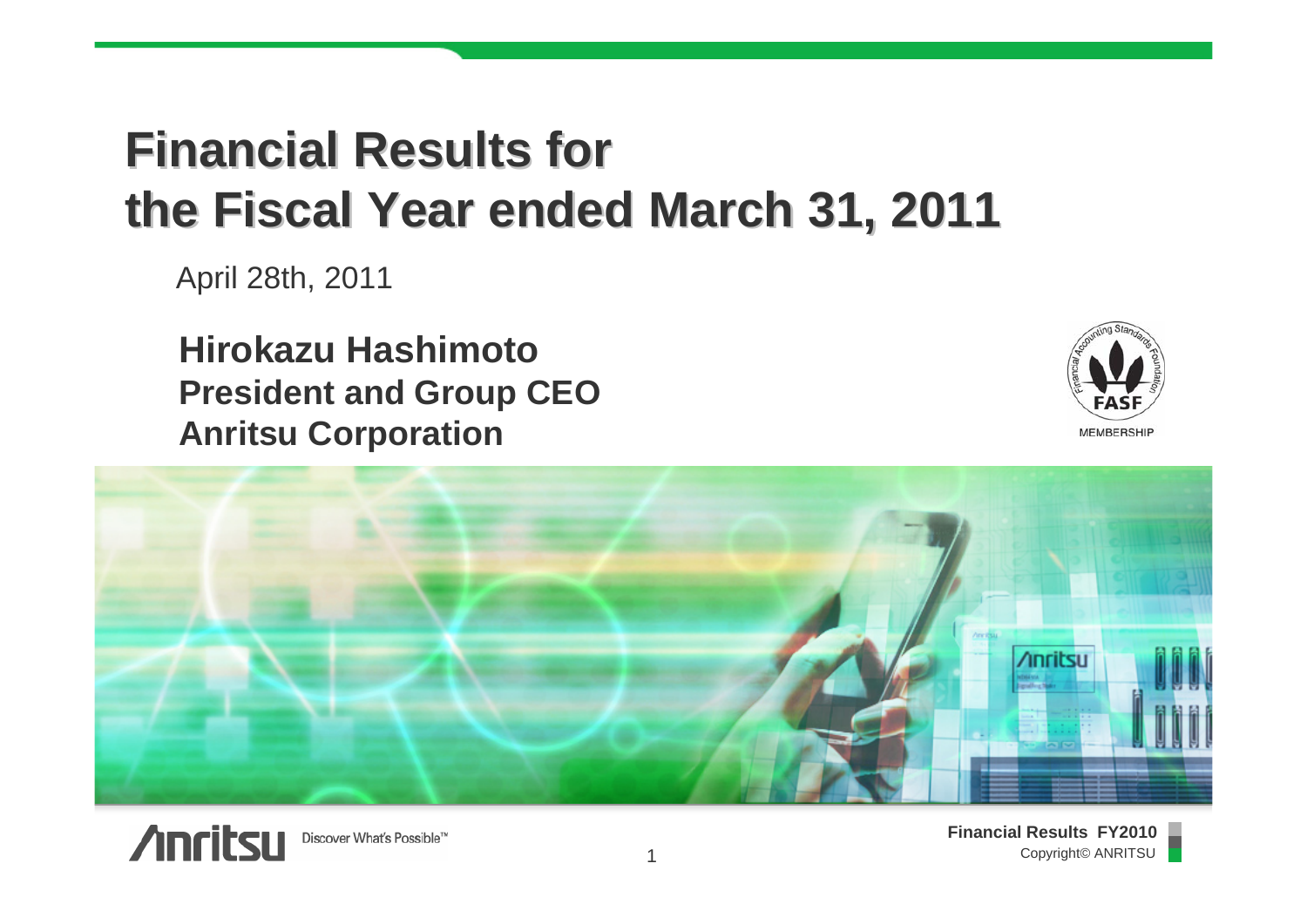## **Cautionary Statement**

**All information contained in this release which pertains to the current plans, estimates, strategies and beliefs of Anritsu Corporation (hereafter "Anritsu") that is not historical fact shall be considered forwardlooking statements of future business results or other forward-looking projections pertinent to the business of Anritsu. Implicit in reliance on these and all future projections is the unavoidable risk, caused by the existence of uncertainties about future events, that any and all suggested projections may not, come to pass. Forward-looking statements include but are not limited to those using words such as "believe", "expect", "plans", "strategy", "prospects", "forecast", "estimate", "project", "anticipate", "may" or "might" and words of similar meaning in connection with a discussion of future operations or financial performance.**

**Actual business results are the outcome of a number of unknown variables and may substantially differ from the figures projected herein.**

**Factors which may affect the actual business results include but are not limited to the economic situation in the geographic areas in which Anritsu conducts business, including but not limited to, Japan, Americas, Asia, and Europe, changes in actual demand for Anritsu products and services, increases or decreases in the competitive nature of markets in which Anritsu sells products or buys supplies, changing aptitudes at providing services, and exchange rates.**

**You also should not place reliance on any obligation of Anritsu to update or revise any forward-looking statements, whether as a result of new information, future events or otherwise. Anritsu disclaims any such obligation.**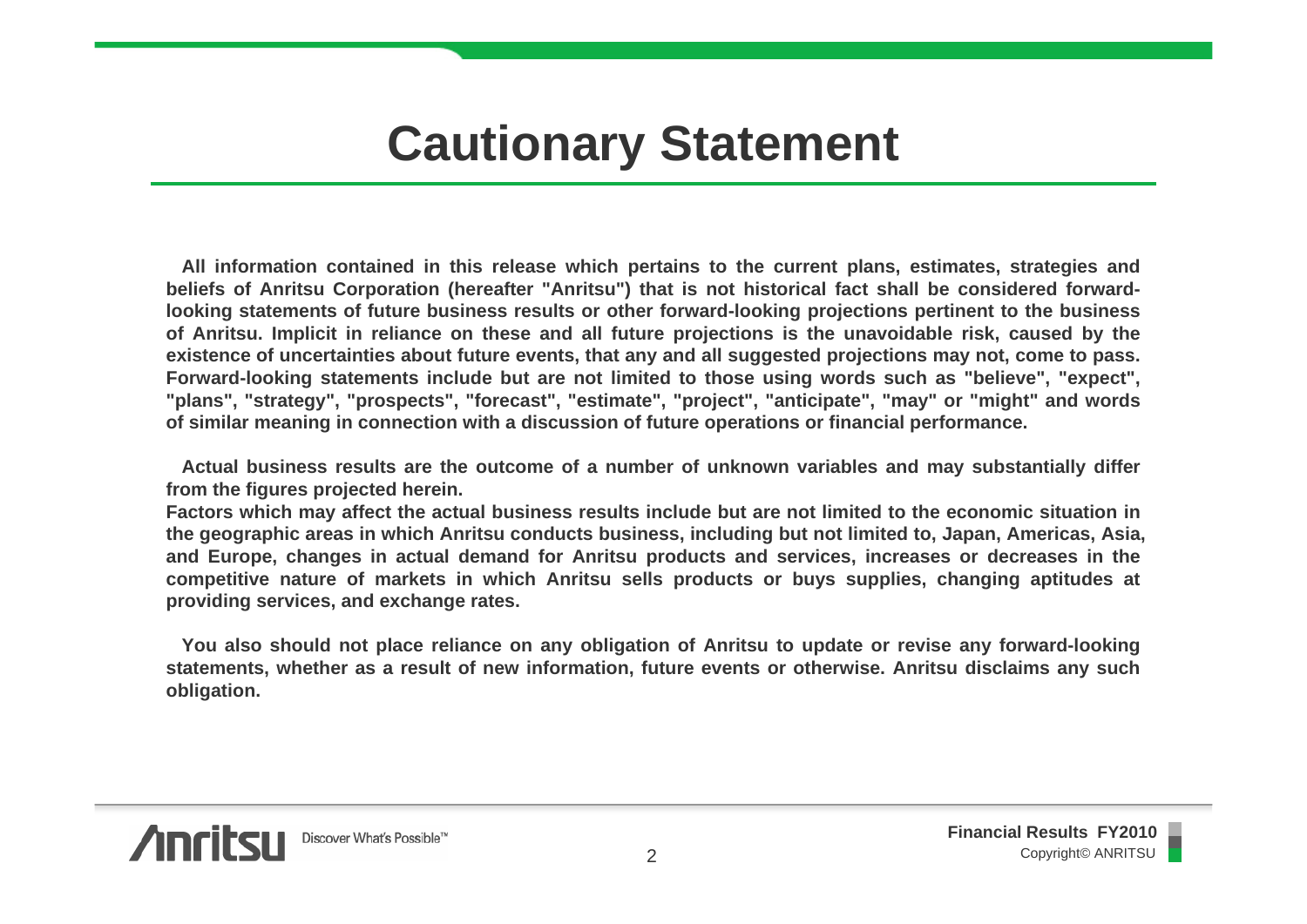# **Agenda**

- **1.Outline of our business**
- **2.Consolidated performance review of fiscal year ended March, 2011**
- **3. Outlook for full year of fiscal year ending March, 2012**
- **4. Review of the Mid-term business plan**
- **5. Recovery and support activities for the Great East Japan Earthquake**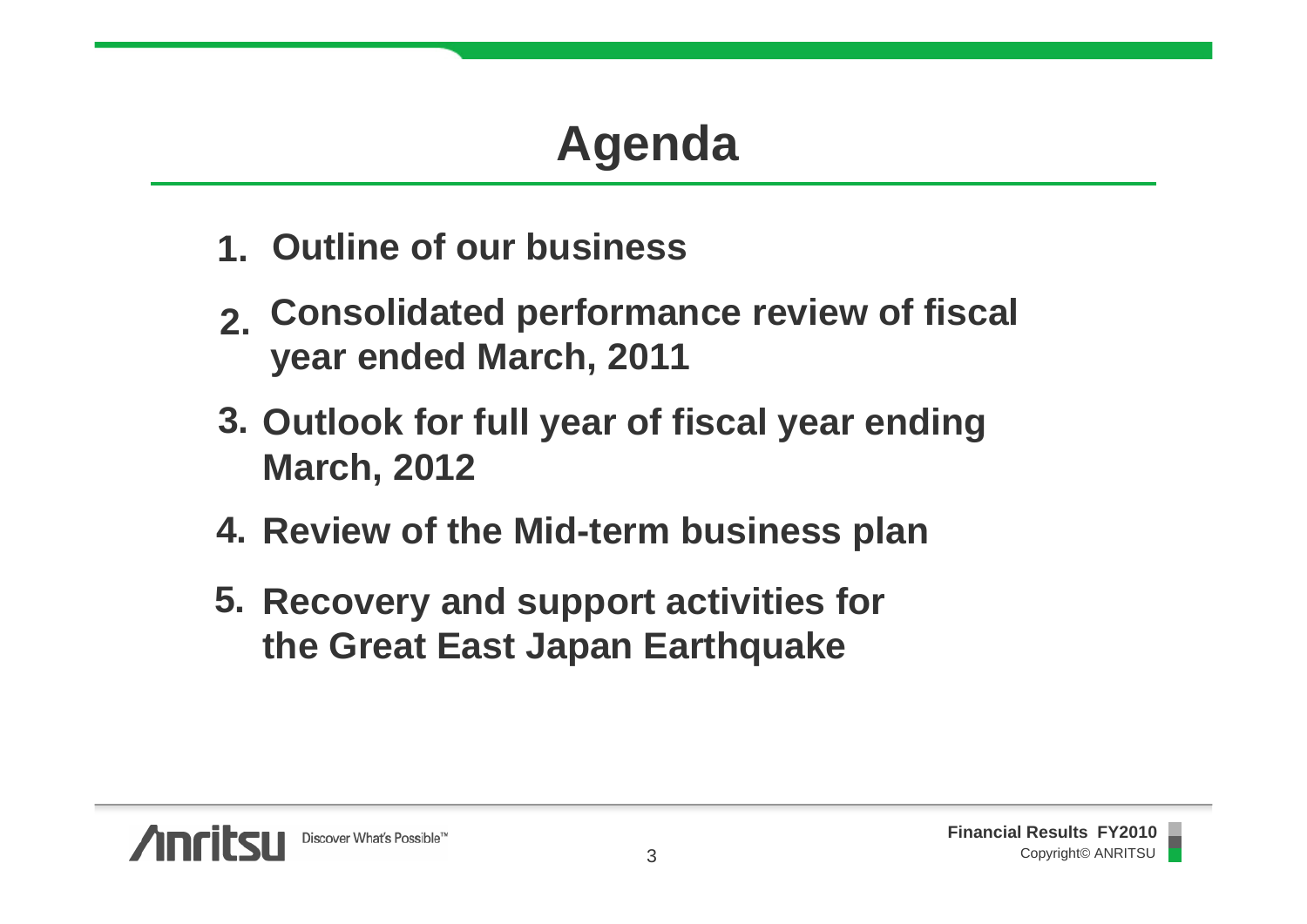#### **1. Outline of our business -Segments-**

| <b>Segment</b>                                                             |                                    | <b>Sub segment</b>     |                                                                                              | <b>Main business</b>                                                            |     |       |                   |               |
|----------------------------------------------------------------------------|------------------------------------|------------------------|----------------------------------------------------------------------------------------------|---------------------------------------------------------------------------------|-----|-------|-------------------|---------------|
|                                                                            | T&M                                | <b>Mobile</b>          |                                                                                              | R&D and manufacturing tester for 3G and LTE.                                    |     |       |                   |               |
|                                                                            |                                    | Network Infrastructure |                                                                                              | Testers to verify optical/digital/IP networks or its<br>equipment.              |     |       |                   |               |
|                                                                            |                                    |                        |                                                                                              | Handheld tester for wireless infrastructures.                                   |     |       |                   |               |
|                                                                            |                                    |                        |                                                                                              | Wireless/VoIP network monitoring software packages<br>and related services etc. |     |       |                   |               |
|                                                                            |                                    | <b>Electronics</b>     |                                                                                              | Testers for electronics components and emerging<br>wireless technologies        |     |       |                   |               |
| Information and communication                                              |                                    |                        | Video image distribution system, communication<br>equipment, IP switches and related systems |                                                                                 |     |       |                   |               |
| Industrial automation                                                      |                                    |                        | Weigher and detectors of foreign material for food and<br>pharmaceutical industry            |                                                                                 |     |       |                   |               |
| <b>Others</b>                                                              |                                    |                        | Precision measurement business, optical devices                                              |                                                                                 |     |       |                   |               |
|                                                                            | <b>FY2010 Net Sales</b><br>T&M 69% |                        |                                                                                              |                                                                                 |     | Info. | <b>Industrial</b> | <b>Others</b> |
| <b>Mobile</b><br><b>Network Infrastructure</b><br>Around 40%<br>Around 30% |                                    |                        | <b>Electronics</b><br>Around 30%                                                             | 5%                                                                              | 16% | 10%   |                   |               |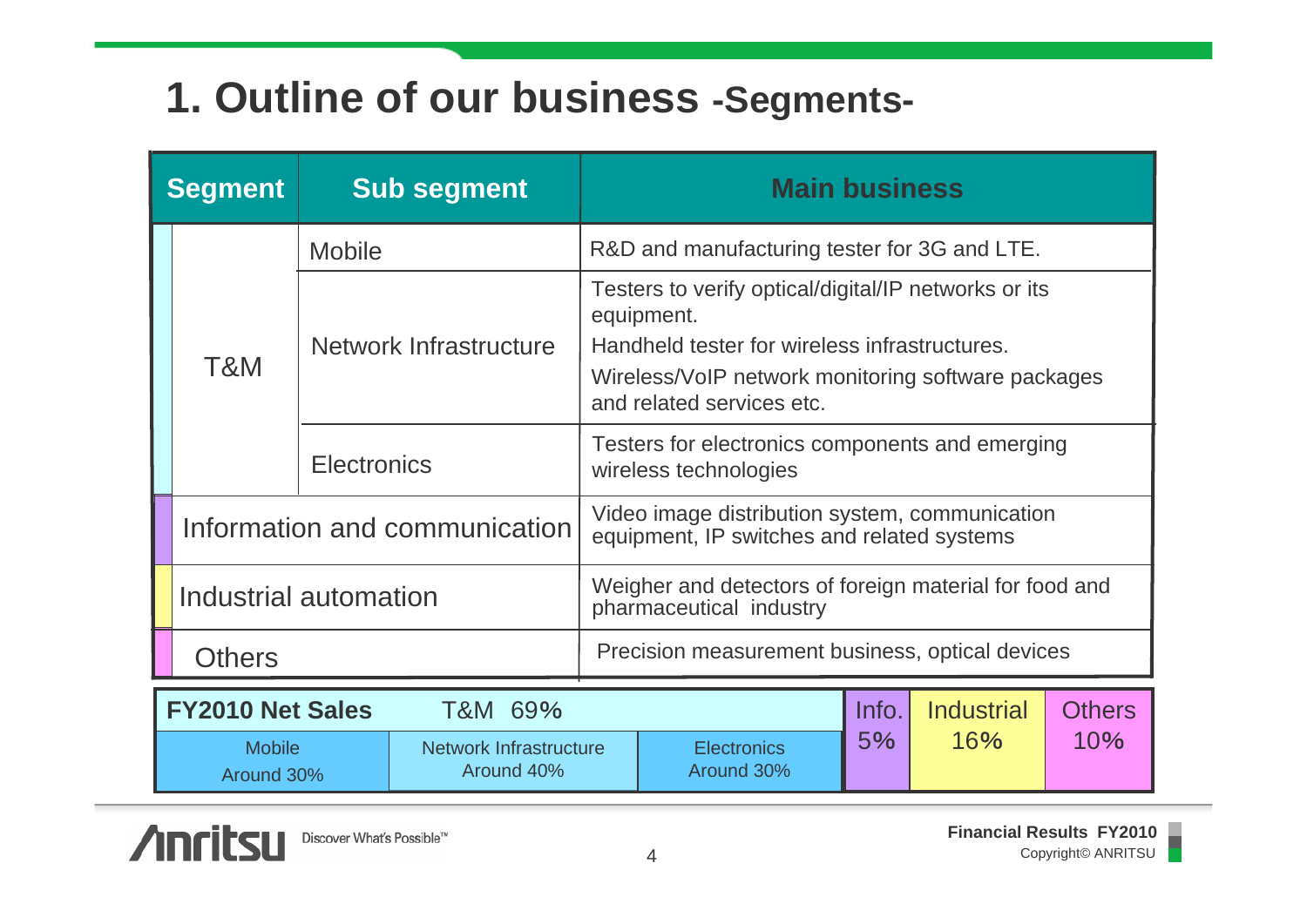#### **2. Consolidated performance - key topics for FY2010 -**

| <b>Segment</b>                                    | <b>FY2010</b>                                                                                                   | <b>Actual</b> |
|---------------------------------------------------|-----------------------------------------------------------------------------------------------------------------|---------------|
| Test &<br><b>Measurement</b><br>(T&M)             | The demand of T&M for LTE development is firm.<br>The demand of T&M for smartphone production is<br>increasing. |               |
| <b>Information &amp;</b><br><b>Communications</b> | The business is slack due to the reduction of public<br>works investment.                                       |               |
| <b>Industrial</b><br><b>Automation</b>            | Food inspection business remained firm in ASEAN<br>and North American market.                                   |               |
| <b>Others</b>                                     | Demand for optical devices due to popularization of<br>broadband waned after 3rd quarter.                       |               |

**Impact of the earthquake**: All production lines of the Tohoku Anritsu production base have resumed operations by the end of March. The impact of the earthquake on the FY 2010 results was limited.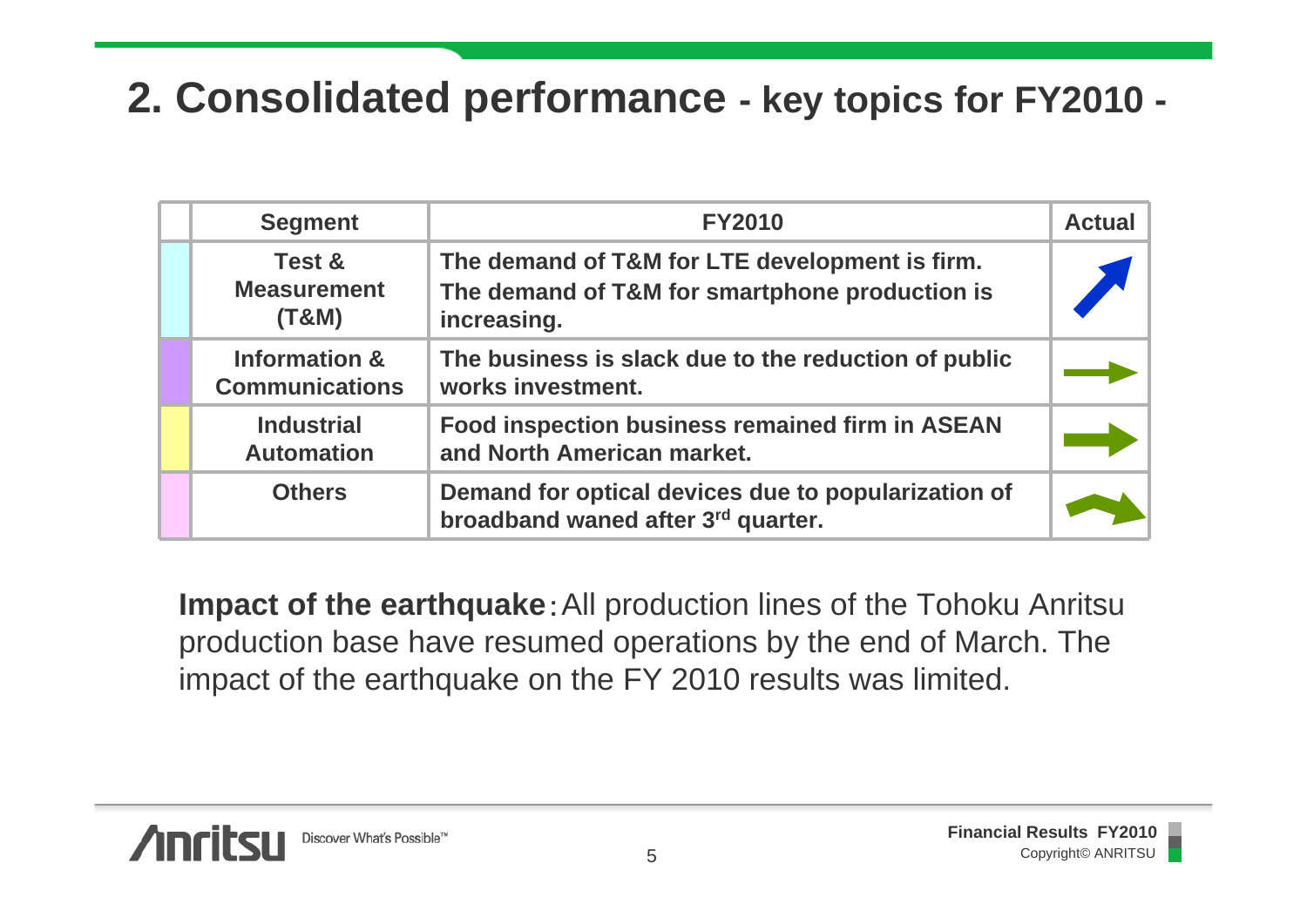#### **2. Consolidated performance -Financial results-**

Unit: Billion Yen

|                                  | <b>FY2009</b> | <b>FY2010</b> | <b>Forecast as of</b><br>Jan. 27, 2011 | <b>YoY</b> (%) |
|----------------------------------|---------------|---------------|----------------------------------------|----------------|
| <b>Order Intake</b>              | 76.1          | 80.3          | 77.0                                   | 6%             |
| <b>Net Sales</b>                 | 73.5          | 77.9          | 77.0                                   | 6%             |
| <b>Operating Income (loss)</b>   | 4.6           | 7.0           | 6.5                                    | 53%            |
| <b>Ordinary Income (loss)</b>    | 3.6           | 5.4           | 4.8                                    | 50%            |
| Income(loss) before income taxes | 3.9           | 4.2           | <b>The State</b>                       | 8%             |
| Net Income (loss)                | 0.4           | 3.1           | 3.0                                    | 697%           |
| <b>Free Cash Flow</b>            | 7.5           | 7.8           | 6.0                                    | 4%             |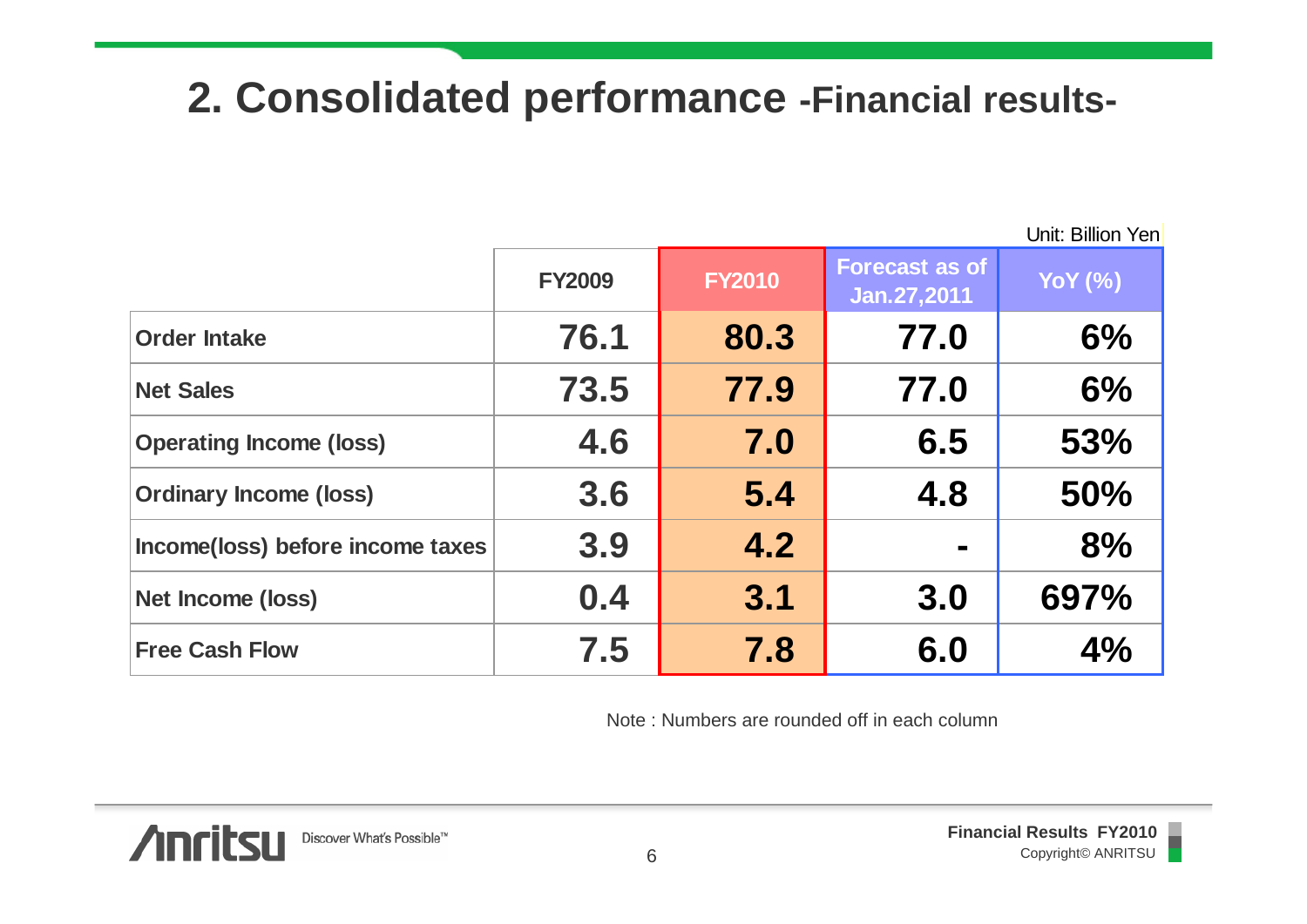#### **2. Consolidated performance -Orders by business segment-**

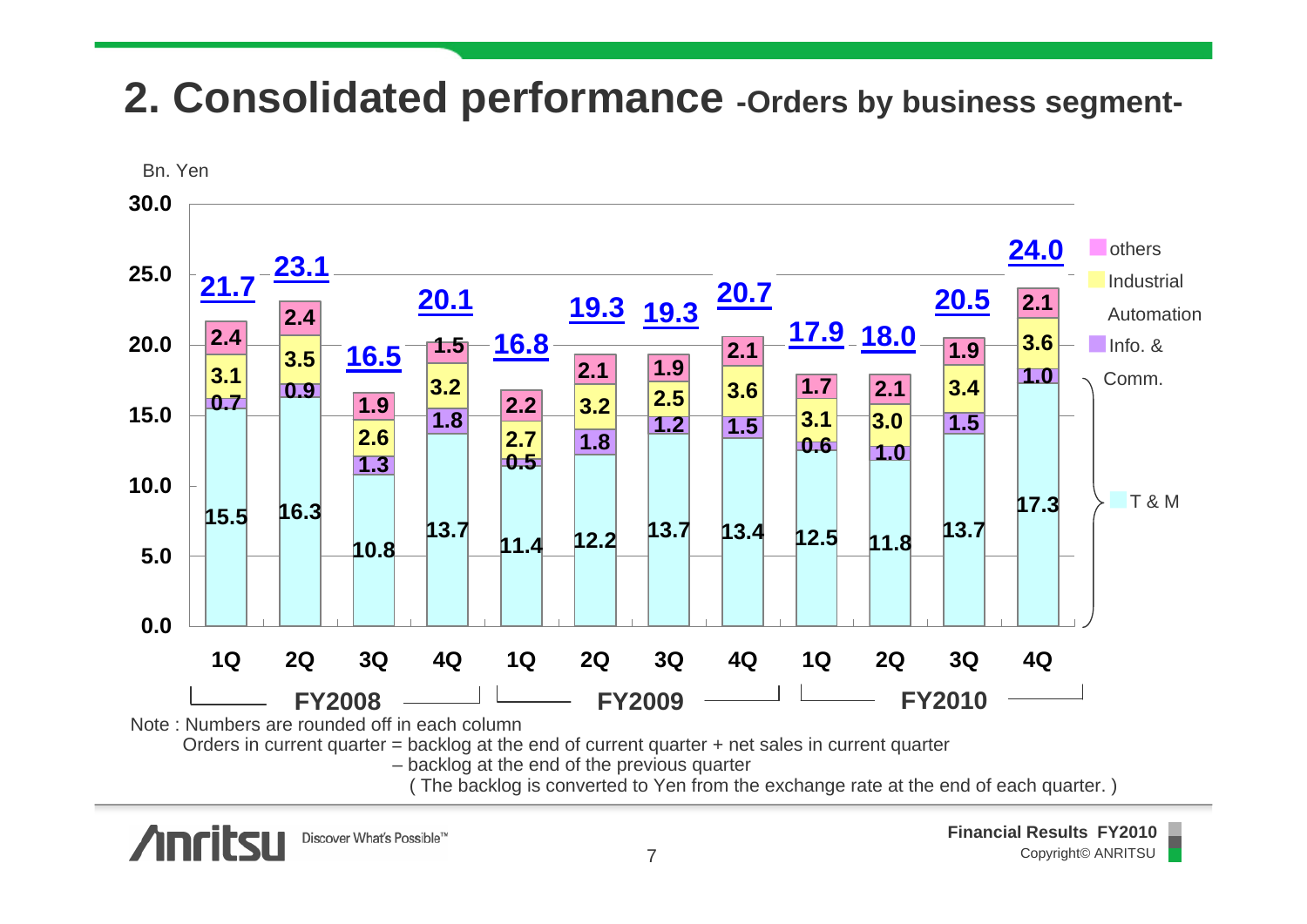#### **2. Consolidated performance -Earnings by bus. segment-**

|  |                                        |              |               |               |                                              | Unit: Billion Yen |
|--|----------------------------------------|--------------|---------------|---------------|----------------------------------------------|-------------------|
|  |                                        |              | <b>FY2009</b> | <b>FY2010</b> | Forecast<br>as of<br>Jan.27,2011             | $YoY$ $(*)$       |
|  | Test &<br><b>Measurement</b>           | <b>Sales</b> | 48.3          | 53.5          | 52.0                                         | 11%               |
|  |                                        | Op. Income   | 2.3           | 5.1           | 4.8                                          | 124%              |
|  | Info. & Comm.                          | <b>Sales</b> | 5.3           | 4.1           | 5.0                                          | $-22%$            |
|  |                                        | Op. Income   | 0.1           | 0.1           | 0.0                                          | $-52%$            |
|  | <b>Industrial</b><br><b>Automation</b> | <b>Sales</b> | 11.6          | 12.3          | 12.5                                         | 6%                |
|  |                                        | Op. Income   | 0.6           | 0.7           | 0.6                                          | 8%                |
|  | <b>Service &amp;</b><br><b>Others</b>  | <b>Sales</b> | 8.3           | 7.9           | 7.5                                          | $-5%$             |
|  |                                        | Op. Income   | 1.6           | 1.2           | 1.1                                          | $-23%$            |
|  | <b>Total</b>                           | <b>Sales</b> | 73.5          | 77.9          | 77.0                                         | 6%                |
|  |                                        | Op. Income   | 4.6           | 7.0           | 6.5                                          | 53%               |
|  |                                        |              |               |               | Note: Numbers are rounded off in each column |                   |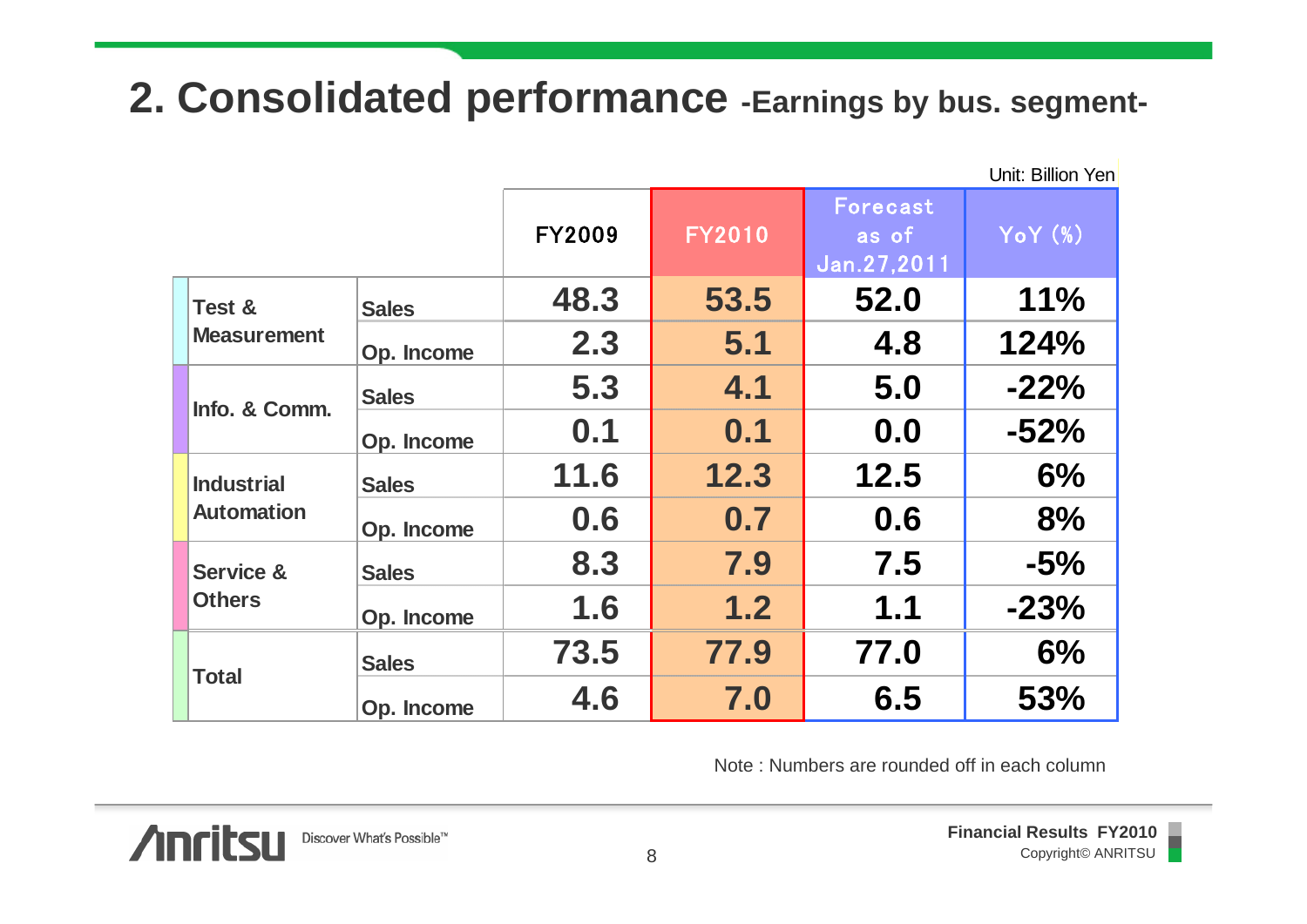#### **2. Consolidated performance -Sales & op. income by bus. segment-**

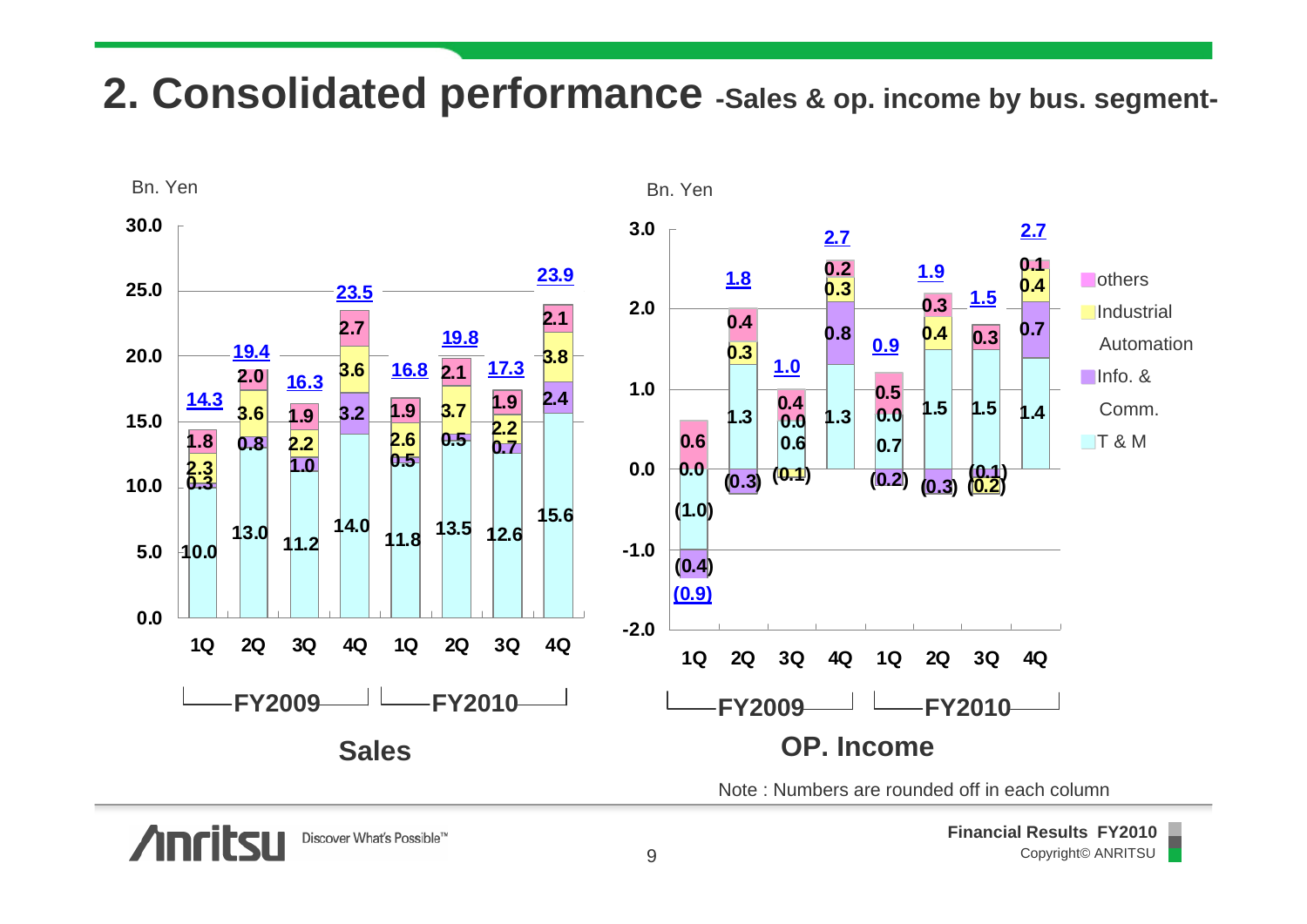### **2. Consolidated performance -Sales by region-**

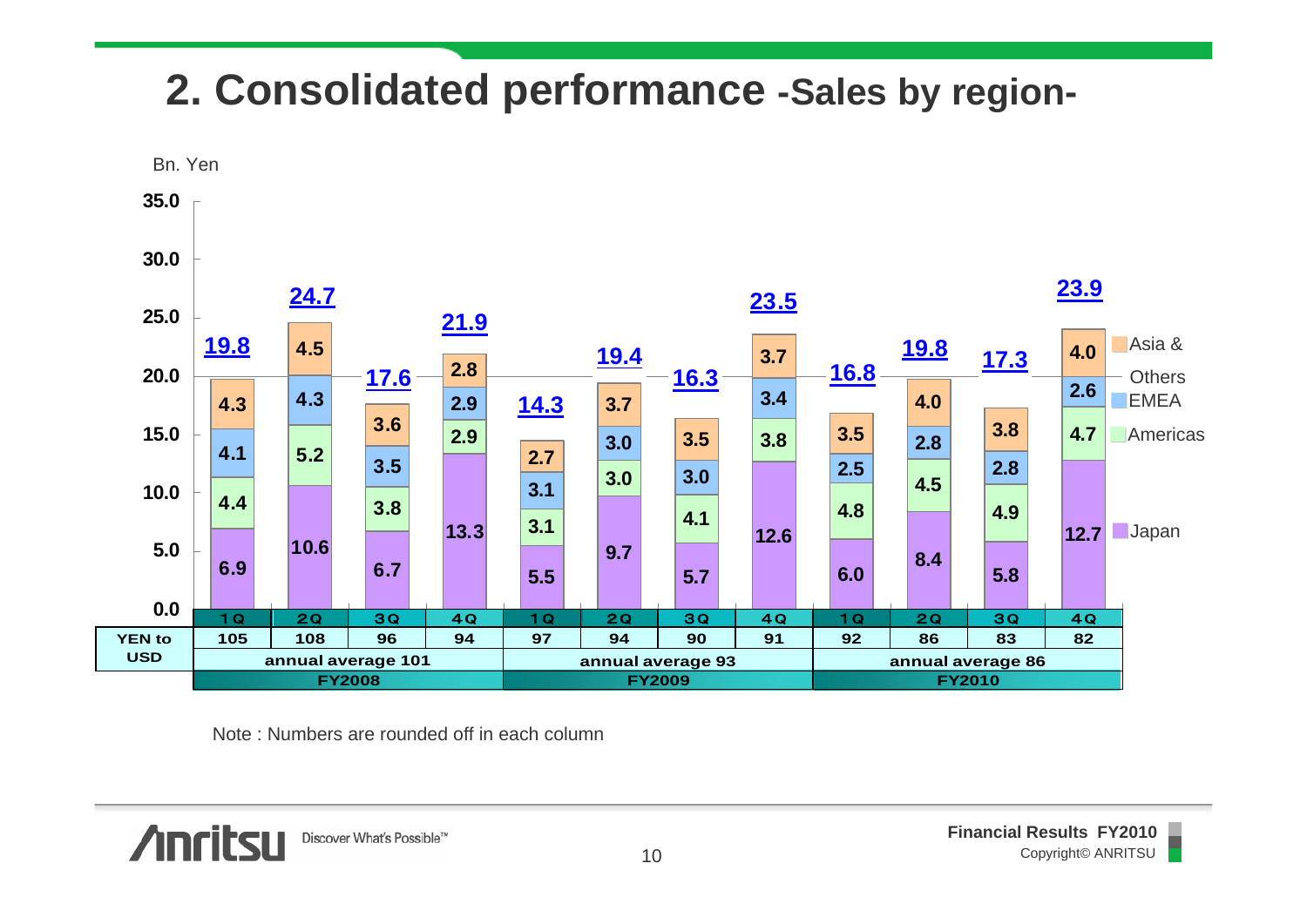#### **2. Consolidated performance -Other incomes and expenses -**

|                                                                                             | Unit: Million Yen |               |                                    |  |
|---------------------------------------------------------------------------------------------|-------------------|---------------|------------------------------------|--|
|                                                                                             | <b>FY2009</b>     | <b>FY2010</b> | <b>4Q FY2010</b><br>(Jan. to Mar.) |  |
| <b>Operating income (loss)</b>                                                              | 4,583             | 6,994         | 2,683                              |  |
| <b>Interest &amp; dividends</b>                                                             | (533)             | (593)         | (149)                              |  |
| Foreign exchange                                                                            | (320)             | (769)         | 74                                 |  |
| <b>Others</b>                                                                               | (151)             | (270)         | (162)                              |  |
| <b>Other income (loss)</b>                                                                  | (1,005)           | (1,632)       | (237)                              |  |
| <b>Ordinary income (loss)</b>                                                               | 3,578             | 5,362         | 2,446                              |  |
| Gain on reversal of<br>subscription rights to shares                                        |                   | 8             | 8                                  |  |
| Gain on sales of noncurrent assets                                                          | 149               |               |                                    |  |
| <b>Gain on sales of Investment securities</b>                                               | 140               |               |                                    |  |
| Gain on retirement by purchase of<br>bonds                                                  | 62                |               |                                    |  |
| <b>Impairment loss on goodwill</b>                                                          |                   | (987)         | (987)                              |  |
| <b>Loss on valuation of investment</b><br><b>securities</b>                                 | (17)              | (78)          | (77)                               |  |
| Loss on adjustment for changes of<br>accounting standard for asset<br>retirment obligations |                   | (68)          |                                    |  |
| <b>Extraoridinary income (loss)</b>                                                         | 334               | (1, 124)      | (1,055)                            |  |
| Income (loss) before income taxes                                                           | 3,913             | 4,238         | 1,391                              |  |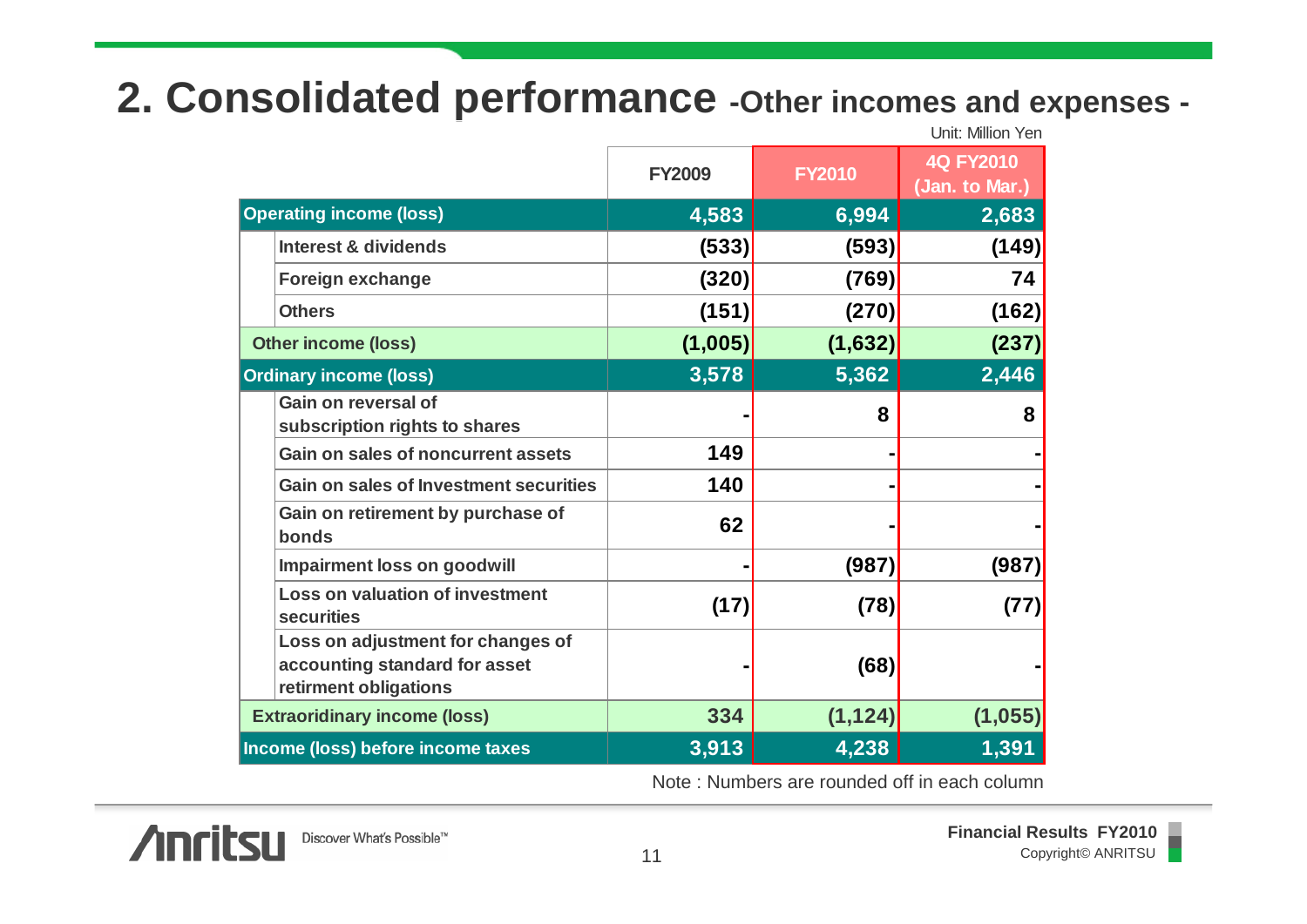#### **2. Consolidated performance -Cash Flow-**



**Anritsu**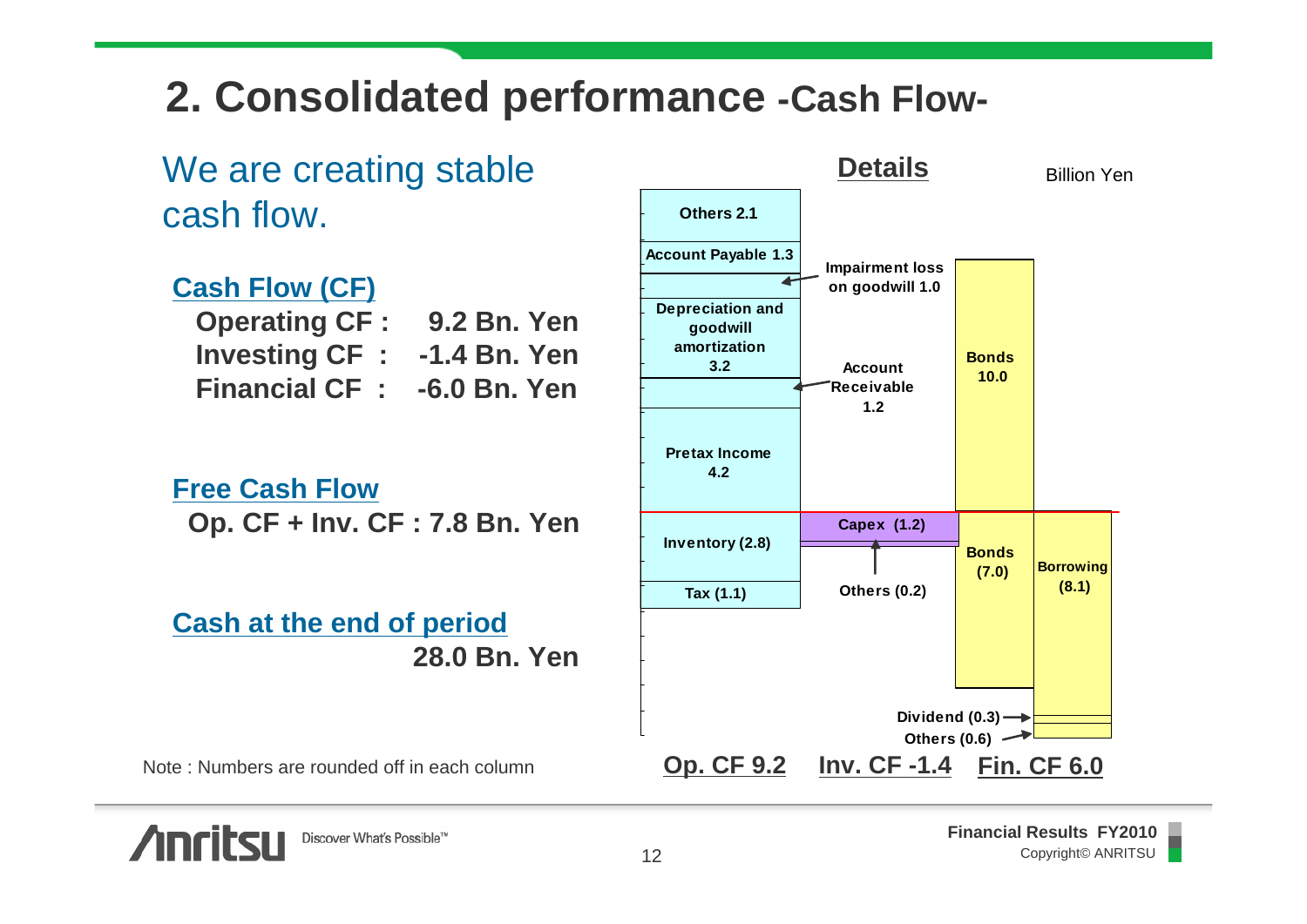#### **3. Outlook for full year of FY2011**

**Planned total dividend : 8 yen per share (interim dividend 4 yen per share)**

Unit: Billion Yen

|                                |              | <b>FY2010</b> | FY2011 (Apr.2011 - Mar. 2012) |       |               |
|--------------------------------|--------------|---------------|-------------------------------|-------|---------------|
|                                |              | <b>Actual</b> | <b>Forecast</b>               | YoY   | <b>YoY(%)</b> |
| <b>Net Sales</b>               |              | 77.9          | 80.0                          | 2.1   | 3%            |
| <b>Operating Income (loss)</b> |              | 7.0           | 6.2                           | (0.8) | $-11%$        |
| <b>Ordinary Income (loss)</b>  |              | 5.4           | 5.5                           | 0.1   | 3%            |
| <b>Net Income (loss)</b>       |              | 3.1           | 3.8                           | 0.7   | 24%           |
| Test &                         | <b>Sales</b> | 53.5          | 56.5                          | 3.0   | 6%            |
| <b>Measurement</b>             | Op. Income   | 5.1           | 5.0                           | (0.1) | $-1\%$        |
| Info. & Comm.                  | <b>Sales</b> | 4.1           | 4.0                           | (0.1) | $-3%$         |
|                                | Op. Income   | 0.1           | 0.0                           | (0.1) |               |
| <b>Industrial</b>              | <b>Sales</b> | 12.3          | 14.0                          | 1.7   | 14%           |
| <b>Automation</b>              | Op. Income   | 0.7           | 0.7                           | 0.0   | 6%            |
|                                | <b>Sales</b> | 7.9           | 5.5                           | (2.4) | $-31%$        |
| <b>Others</b>                  | Op. Income   | 1.2           | 0.5                           | (0.7) | $-59%$        |

Note 1 : Exchange rate for FY2011(estimate) 1USD = 85 yen, 1EURO=110 yen

Note 2 : Numbers are rounded off in each column

Note 3 : Industrial Automation merges Precision measurement business (previously Other segment) in FY2011.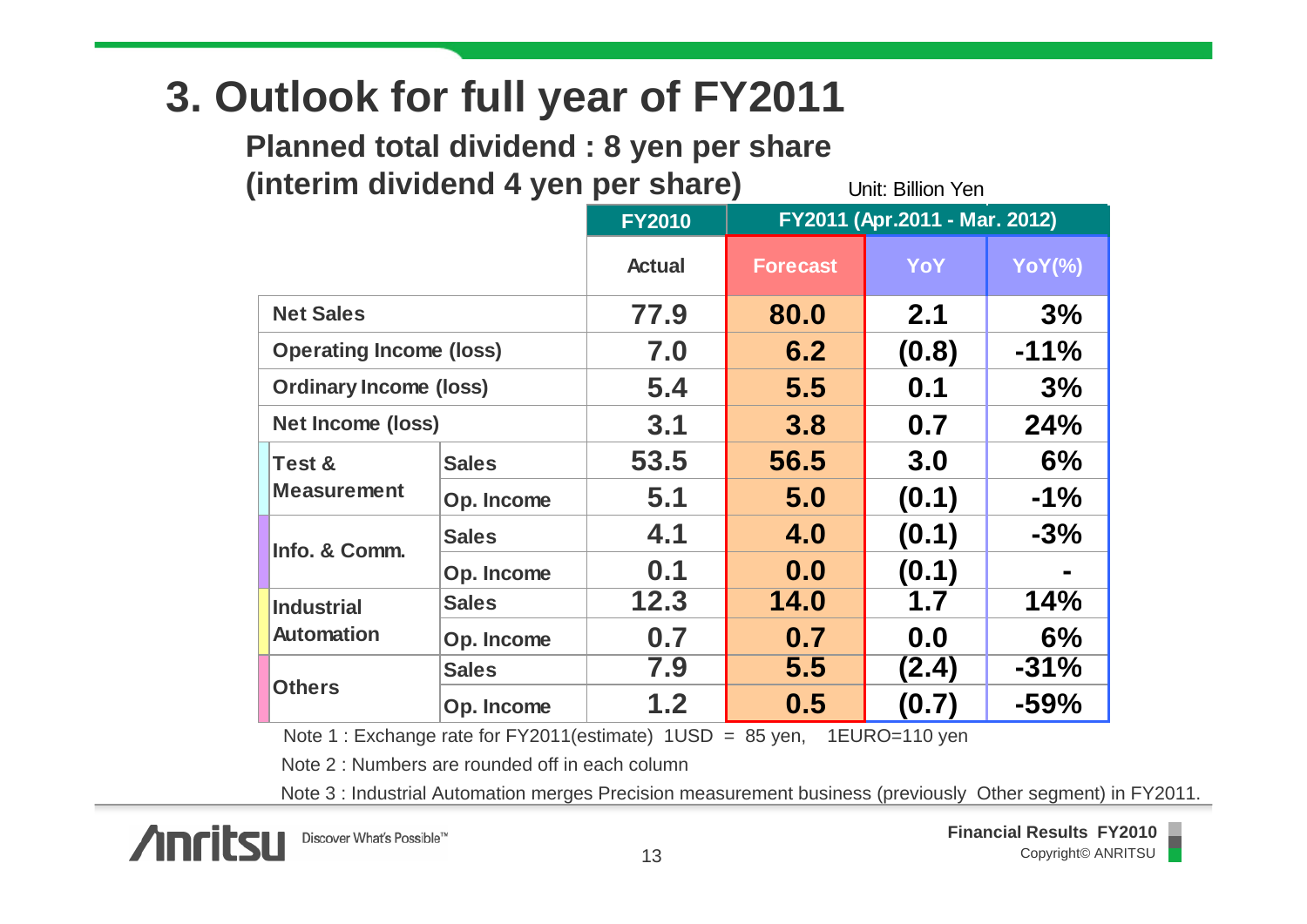## **4. Review of the mid term plan**



ACE (Anritsu Capital-cost Evaluation): Ope. Inc. after Tax  $-$  Capital Cost GLP2012 : Global Long Plan 2012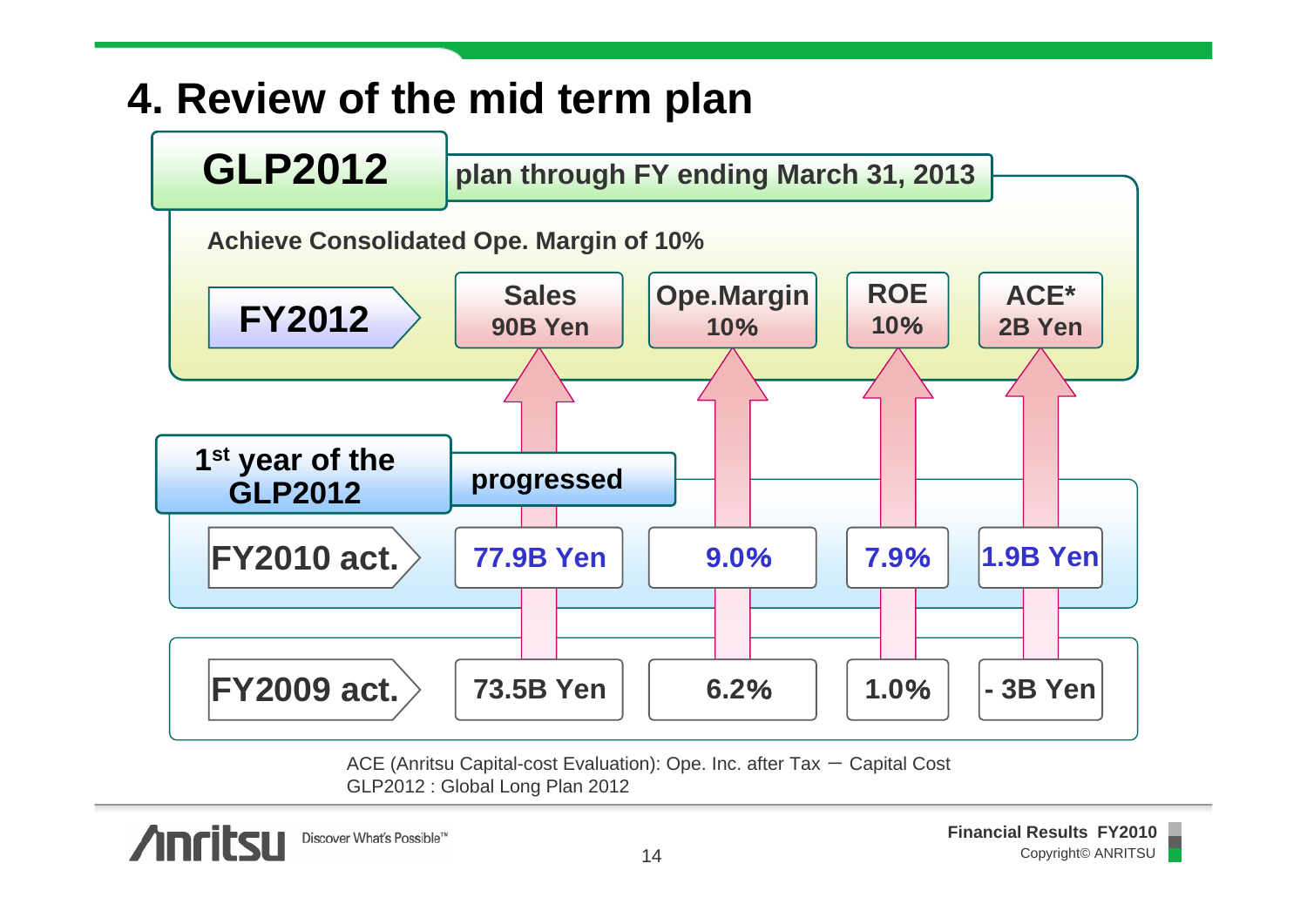#### **4. Review of the mid term plan - T&M business - Steady progress**

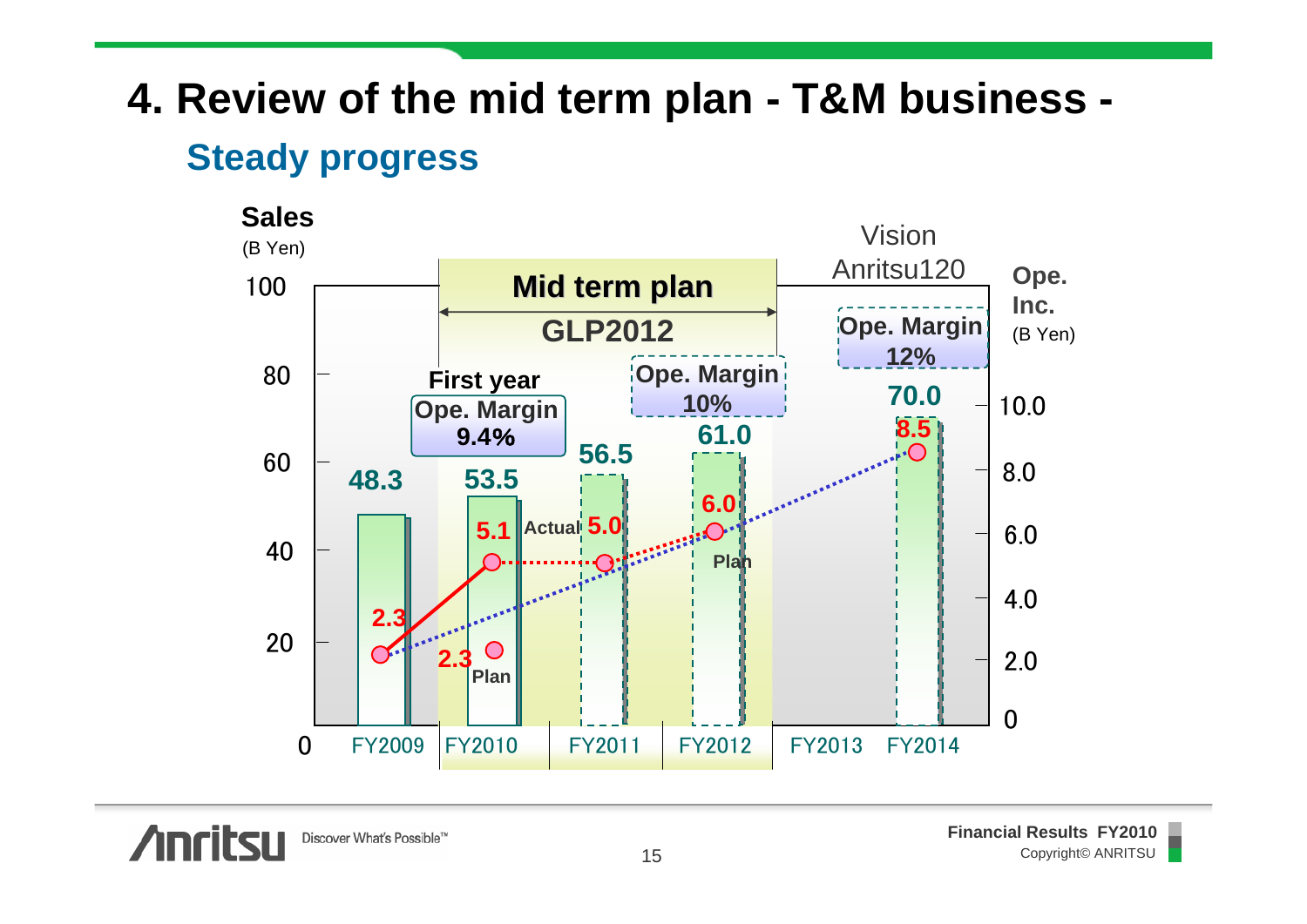### **5. Recovery and support activities of the Great East Japan Earthquake**

#### **(1) Support for Restoration of Communications Infrastructure**

-Free damage inspection of measuring instruments for afflicted areas, on-site support

-Free loan of measuring instruments

#### **(2) Monetary and other support**

-Donation from the company and staff of the Japan and overseas group to : Japan Platform, Red Cross in each country, The Central Community Chest of Japan and Koriyama city

-Support for elementary and junior high school student evacuees in Koriyama city:donation of school supplies such as notebooks, mechanical pencils and pens, etc.